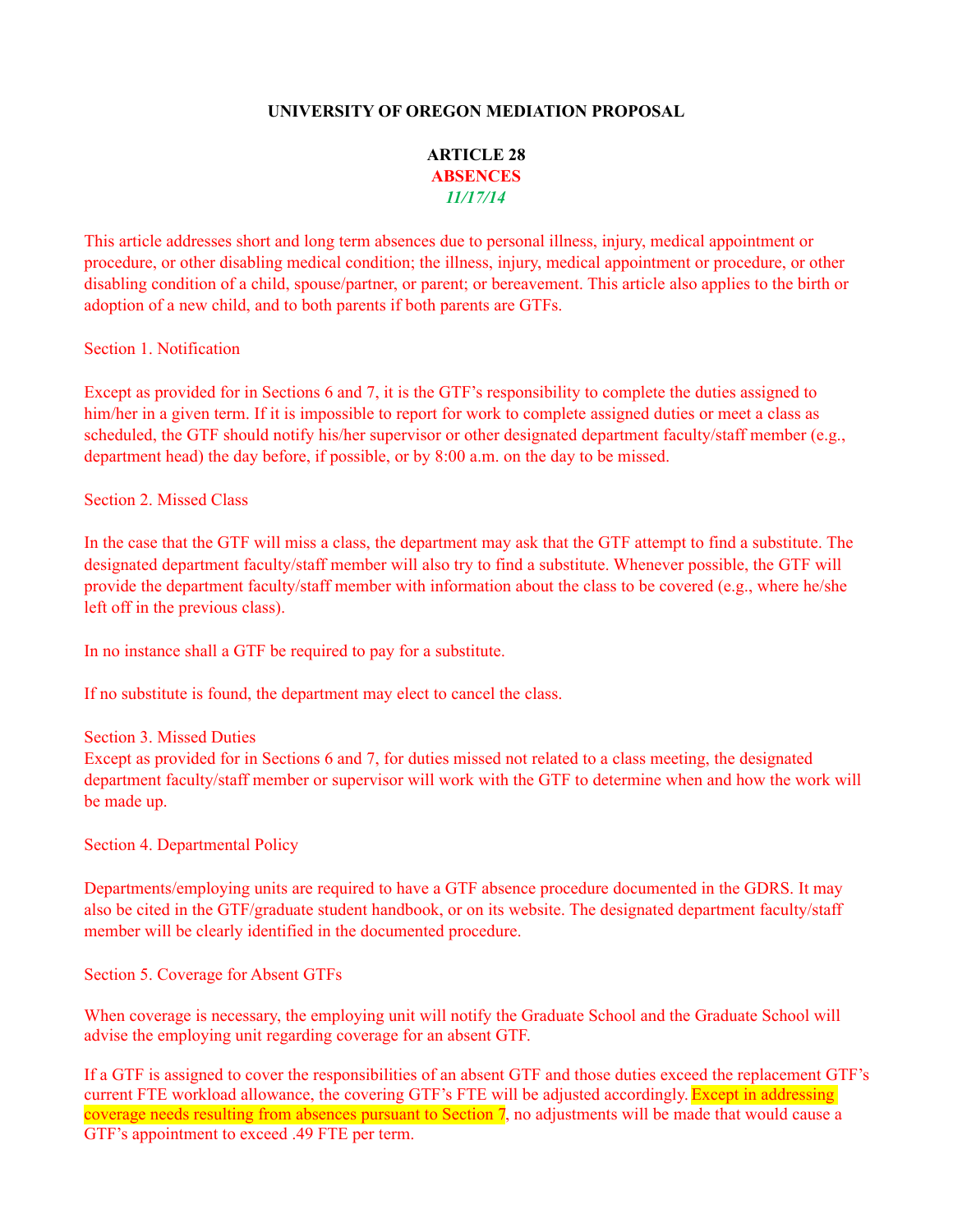Section 6. Graduate School Consultation

If a GTF is going to miss more than one work week, they must contact the Graduate School. The Graduate School will coordinate with the GTF and employing unit on any adjustment due to the GTF's absence. Prior to reducing a GTF's FTE, the following factors will be considered: (1) the duration of the absence, (2) the timing of the absence; (3) the GTF's assignment; (4) the ability of the GTF to perform assigned duties; and (5) whether or not it is feasible to  $\alpha$ -change the assignment of duties within the current term; (6) in the case of an absence pursuant to Section 7, whether or not it is feasible to change the assignment of duties over the course of the GTF's full appointment period; and (7) the absence's impact on academic progress is feasible. Where feasible and taking into consideration the aforementioned factors, adjustments to FTE will be applied equitably across all employing units.

If there is no adjustment of FTE under this section, the Graduate School will assist the employing unit and the GTF in determining duty and workload allocation.

Section 7.

In the case that a GTF will be absent for a period of greater than five (5) consecutive working days (one week) he/she may be entitled to the Family and Medical Leave as described in this section.

a) Eligibility

Any GTF who has been an employee of the University, as a GTF, for at least one term preceding the term in which the leave is requested is eligible for leave according to the above terms set forth in this section.

b) Provision

The GTF shall be entitled to a total of twelve (12) work weeks of unpaid leave during any twelve-month period for one or more of the following reasons: (1) the birth of a child and in order to care for such child; (2) placement of child with GTF for adoption or foster care; (3) the care of a spouse (or equivalent in accordance with Oregon state law), child, or parent of the GTF if a serious health condition exists; (4) a serious health condition of the GTF which makes the GTF unable to perform his or her duties. In cases where such leave is five (5) weeks or longer in a single term, such leave may be taken in conjunction with an academic leave of absence.

A GTF who takes leave for one of these reasons has the right to shift duties and workload in a manner that allows the GTF to take at least two weeks off over the course of the GTF's full appointment period. If a GTF exercises this right, duty and workload allocation will be determined under Section 6 of this Article. The foregoing two sentences do not affect a GTF's right under Section 6 to request additional adjustments to his or her duties and/or workload.

c) Notice Requirement

The GTF shall provide his or her employer with written notice not less than thirty (30) days prior to the date of requested leave, if practicable. In the case of an emergency or unforeseen circumstance, the GTF must give a verbal notice to his or her employer within twenty-four (24) hours of taking leave. In the case of a serious health condition, the University may request medical verification from a healthcare provider and the GTF must provide such verification within fifteen (15) days of the request.

d) Benefits Retention

A GTF shall retain their tuition waiver and the University shall continue to pay health care premiums during the duration of the GTF's leave if the GTF remains enrolled and has or will have performed works